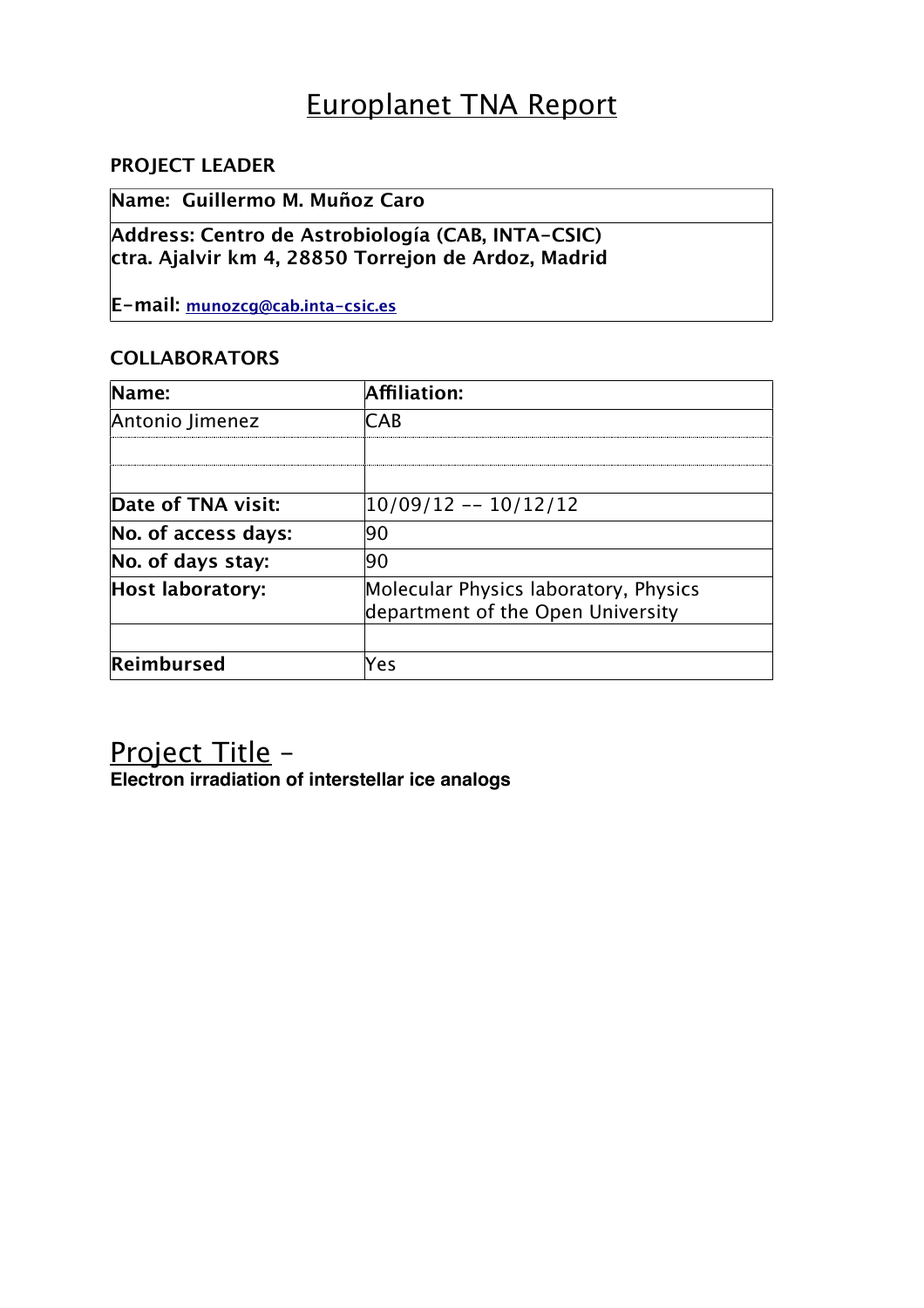**Scientific Report Summary.** (plain text, no figures,  $maximum\ 250\ words,$  to be included in database)

The objectives of this project were to explore, experimentally in an ultra-high vacuum surface scattering machine, the fundamental mechanisms involved in the synthesis of a key class of astrobiologically important molecules formed by irradiation of low temperature Solar System analogue ices. In particular we explored irradiation of ices consisting of simple precursor molecules and identify the key reactions and precursors, which drive the formation of more complex prebiotic molecules in the InterStellar Medium (ISM).

We have performed electron irradiation experiments of pure CH3OH, CH3OH:NH3 (2:1), and H2O:CH3OH:NH3 (2:1:1), at 15 K under ultra-high vacuum conditions. The resultant molecular synthesis was probed *on line* using FTIR spectroscopy.

These results obtained in this set of experiments were directly compared with previous work performed by Dr Escobar using X-rays. Product yields were compared and reaction rates estimated for the two different types of radiation.

### **Full Scientific Report on the outcome of your TNA visit**

**Approx. 1 page**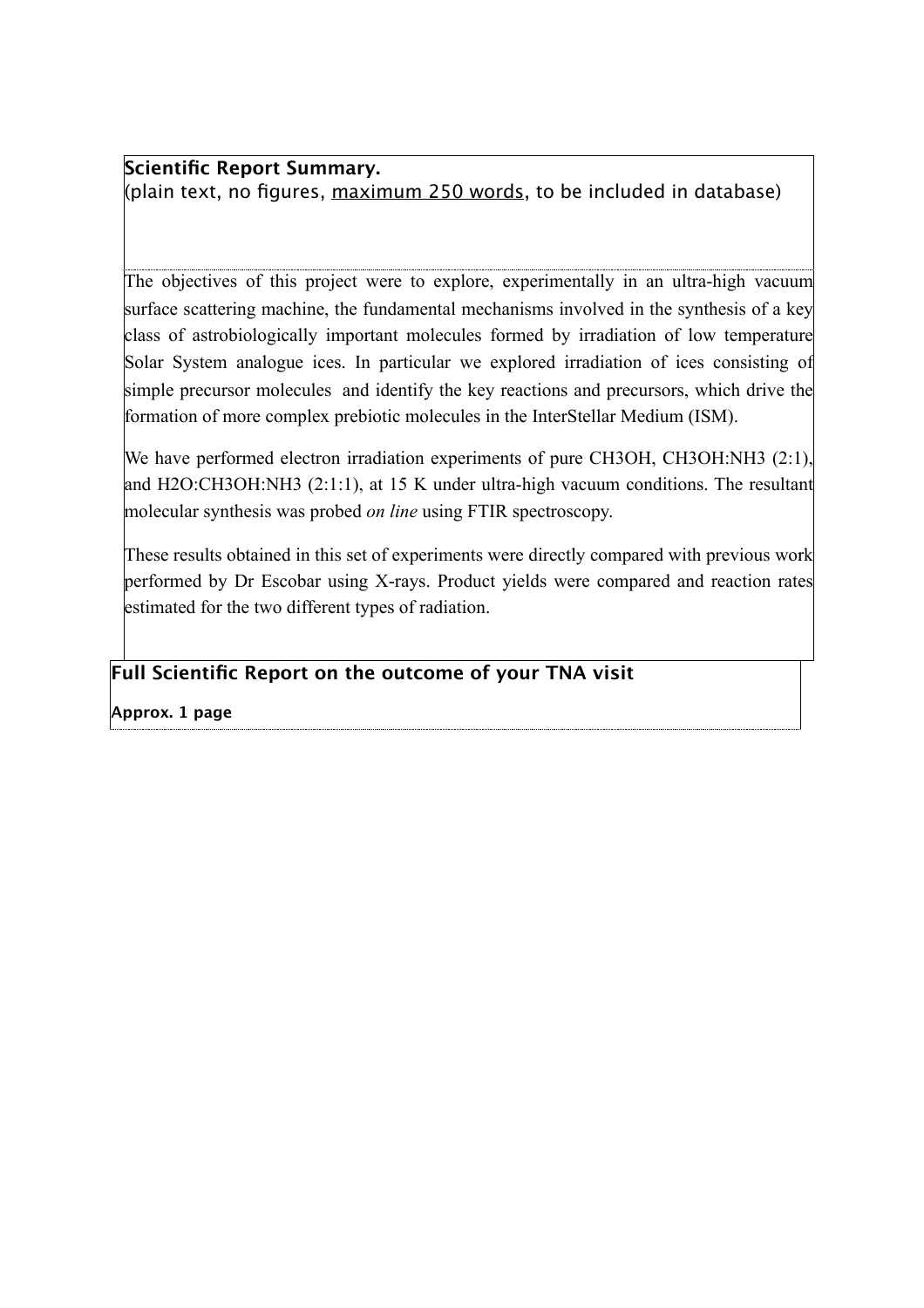## *Pure CH3OH electron irradiation:*

The features corresponding to CH3OH decrease during electron irradiation. After irradiation new absorption bands appear, being assigned to  $CO<sub>2</sub>$  (2342 cm<sup>-1</sup>), CO (2137 cm<sup>-1</sup>), H<sub>2</sub>CO (1720 cm<sup>-1</sup>), and CH<sub>4</sub> (1303 cm<sup>-1</sup>), which are common in UV and X-ray irradiation. Irradiation with 1000 eV electrons is more effective in CH3OH destruction and products formation, mainly due by their higher penetrability in the ice. The CH<sub>3</sub>OH destruction and formation of new products displayed a clear electron energy dependence. The formation rate of  $CO_2$ , CO, H<sub>2</sub>CO, and CH<sub>4</sub> is similar for 300 and 550 eV electron irradiation, while the formation rate is significantly higher for 1000 eV electron irradiation. The formation rate of all products increased with irradiation time except for  $H<sub>2</sub>CO$  which reached its maximum formation rate in a very early stage of irradiation. These eirradiation results are in contrast to those obtained with X-ray irradiation where the most effective product yields were with the 550 eV photons. However, the CH<sub>3</sub>OH destruction is comparable at the same fluence for electron and X-ray radiation.

## *Electron irradiation of CH3OH:NH3 ice mixture:*

In Figure 1 are plotted the difference spectra of irradiated and not irradiated CH<sub>3</sub>OH:NH<sub>3</sub> (2:1) ice mixture for different irradiation times for 1000 eV energy electrons. During irradiation we observed the growing of different features at 2341 cm<sup>-1</sup> (CO<sub>2</sub>), 2163 cm<sup>-1</sup> (OCN·), 2139 cm<sup>-1</sup> (CO), 1721 cm<sup>-1</sup>  $(H_2CO)$ , 1692 cm<sup>-1</sup> (HCONH<sub>2</sub>), 1587 cm<sup>-1</sup> (HCOO<sup>-</sup>), 1501 cm<sup>-1</sup> (HCOOH), 1381 cm<sup>-1</sup> (HCONH<sub>2</sub>), and 1303 cm<sup>-1</sup> (CH<sub>4</sub>), which are common in both UV and X-ray irradiation. Irradiation with 1000 eV electrons is more effective in processing the ice, as was observed in electron irradiation of pure CH<sub>3</sub>OH.



Figure 1. Infrared spectra of pure CH<sub>3</sub>OH (Left) and CH<sub>3</sub>OH:NH<sub>3</sub> (2:1) (Right) ice mixture at 1000 eV along irradiation.

The integrated area under the peaks of the CH<sub>3</sub>OH, CO, OCN, H<sub>2</sub>CO, and CH<sub>4</sub> was studied in this set of experiments to explore the formation of destruction of these compounds. The destruction rate of CH3OH and the formation rate of CO, and OCN is similar for 300 and 550 eV electron irradiation, while the formation rate is significantly higher for 1000 eV e- irradiation.

### **Main conclusions.**

Electron irradiation of pure CH<sub>3</sub>OH and CH<sub>3</sub>OH:NH<sub>3</sub> leads to the formation of the same irradiation products observed in X-ray and UV irradiation, although the former is more effective in inducing the observed chemical reactions

X-ray induced chemistry is strongly dependent upon the wavelength used during irradiation, ng 550 eV photons producing he largest yields form the photochemistry. The e- irradiation experiments show similar formation rates at 300 and 550 eV but evidence an enhanced product yield at 1000 eV (especially in CH<sub>3</sub>OH:NH<sub>3</sub> ice mixtures), however the electron induced synthesis seems to be a similar mechanism to X-ray induced synthesis.